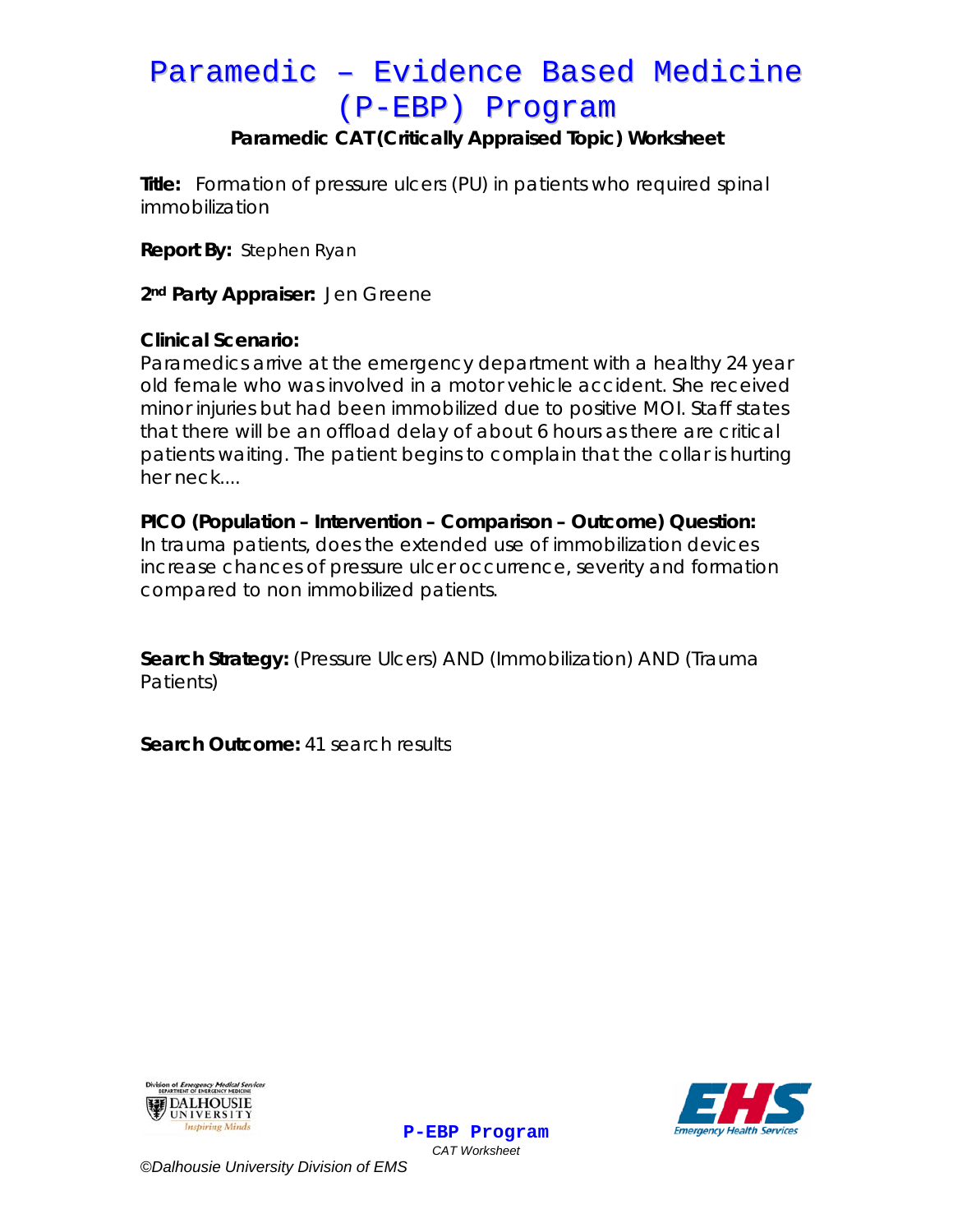# Paramedic - Evidence Based Medicine (P-EBP) Program

#### **Relevant Papers:**

| AUTHOR,<br><b>DATE</b> | <b>POPULATION:</b><br><b>SAMPLE</b><br><b>CHARACTERISTICS</b>                                                     | <b>DESIGN</b><br>(LOE)     | <b>OUTCOMES</b>                                                                   | <b>RESULTS</b>                                                                 | STRENGTHS/<br><b>WEAKNESSES</b>                                                                                                                                                                                                                                                      |
|------------------------|-------------------------------------------------------------------------------------------------------------------|----------------------------|-----------------------------------------------------------------------------------|--------------------------------------------------------------------------------|--------------------------------------------------------------------------------------------------------------------------------------------------------------------------------------------------------------------------------------------------------------------------------------|
| W, Ham.,<br>2013       | experimental<br>studies with<br>healthy<br>volunteers and in<br>four clinical<br>studies with<br>trauma patients. | Review<br>LOE <sub>1</sub> | pressure<br>ulcers PU's<br>with the use<br><b>of</b><br>immobilization<br>devices | Incidence of<br>PU formation<br>between<br>stages 1-4 of<br>PU<br>development. | +Study was<br>reported<br>following<br><b>PRISMA</b><br>guidelines<br>+search<br>strategy, study<br>selection and<br>quality<br>appraisal were<br>performed by<br>two<br>independent<br>reviewers<br>-literature<br>searched not<br>limited by<br>publication<br>dates<br>-5 studies |
|                        |                                                                                                                   |                            |                                                                                   |                                                                                | included that<br>were published<br>more than 15<br>years ago<br>-generalizability<br>of the result<br>from studies<br>with healthy                                                                                                                                                   |
|                        |                                                                                                                   |                            |                                                                                   |                                                                                | volunteers to<br>the population<br>of trauma<br>patients is<br>limited                                                                                                                                                                                                               |





**CAT Worksheet** ©Dalhousie University Division of EMS

**P-EBP Program**